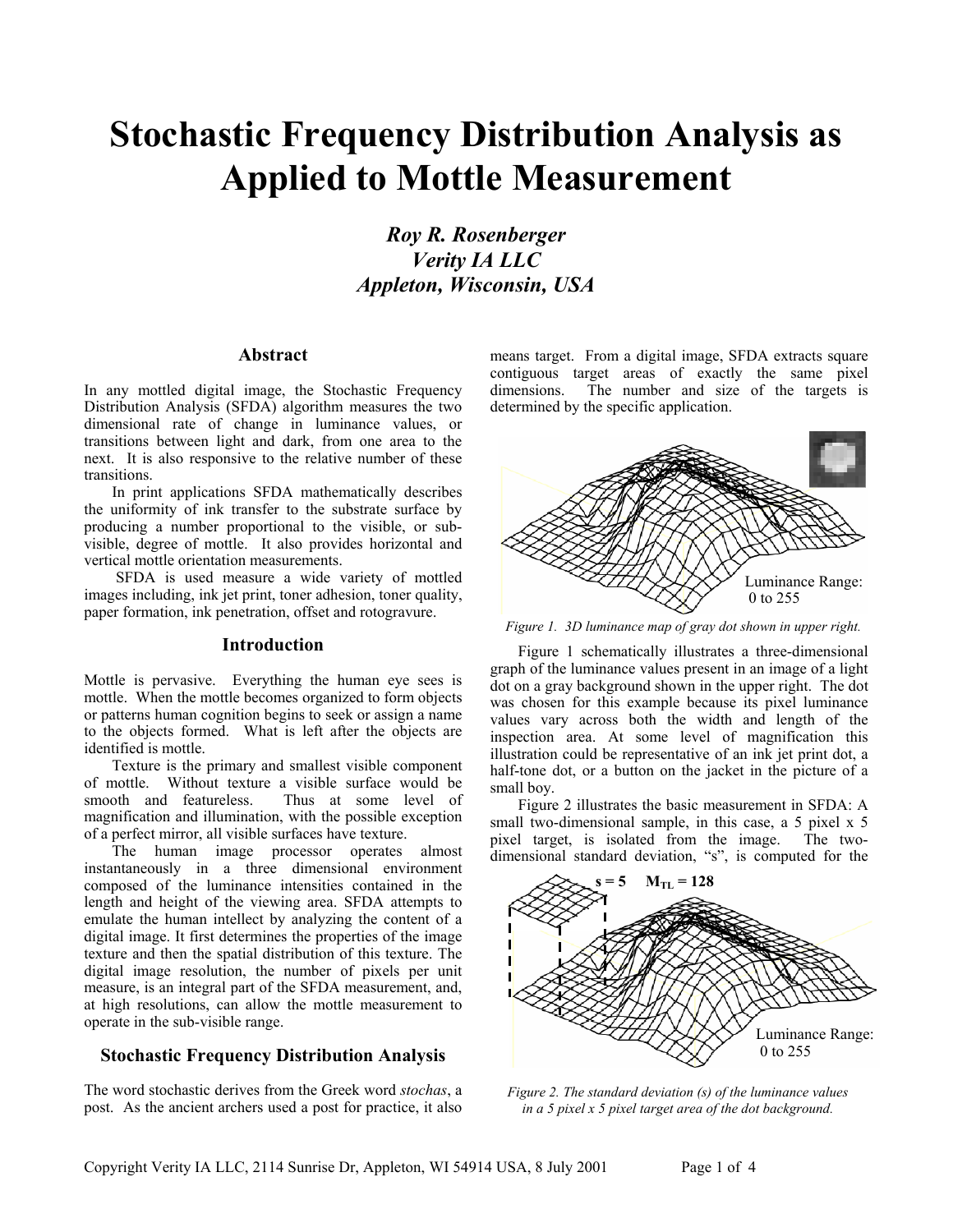pixel luminance values in the square target as: **Image Resolution** 

$$
s = \sqrt{\frac{\sum (P_L - M_{\pi})^2}{n}} \tag{1}
$$

Where  $P_L$  is the pixel luminance,  $M_{TL}$  is the mean luminance for the pixels in the target, and n is the number of pixels in the target.

As shown in Figure 3, moving the target area to a contiguous sampling position at the edge of the dot, changes the standard deviation of the pixel luminance values from 5 to 21. Because the target is now positioned over an area of transition, there is a wider variety of pixel luminance values within it. The calculation of "s" is a highly sensitive



*Figure 3. The standard deviation (s) of the luminance values in a 5 x 5 pixel target of the transition from the background.* 

indicator of the two-dimensional relative rate of change, or transition, between the light and dark areas and is the basis of the SFDA mottle measurement.

When positioned over an area of sharp transition as shown in Fig. 4A, "s" will rise indicating this sharp transition and will be lower with the more gradual transition as in Fig. 4B. The measurement could be confused when the pattern of the same pixel luminance values is randomized as in Fig. 4C. In this case the measurement



*Figure 4: Sharp and gradual transitions of a 5 x 5 pixel target showing same mean luminance value but different standard deviation (s). "C" shows "B" randomized.* 

could indicate the area is part of a gradual transition or, if it dominates the image, be part of the overall background. It is possible for subtle changes in Fig. 4C to indicate the presence of a mottle pattern such as found in many paper formation tests.

Fig. 4 also serves to illustrate the need to have sufficient resolution in the digital image detail to quantify the transitions in luminance values. Experiments have shown that the image texture can be sub-visible but yet its effects are observed unassisted. In these cases, a higher than normal resolution was required to provide sufficient detail to identify transitions between light and dark areas using a small 5 x 5 target size.

The optimal settings for image resolution and target size are determined by examining the specimen at various resolutions, determining the texture that is causing the perceived mottle, and then setting the target dimensions necessary to indicate the transitions. For example, Fig. 3 illustrates a 5 x5 target will indicate the change from dark to light and Fig. 2 shows this same target size works in the background valley and the relatively smoother area in the center of the dot. Zooming a digital image will visibly indicate when these transitions are apparent, the required resolution, and the target dimensions necessary to measure them.

# **Texture Target Size**

The physical dimensions of the texture target are



*Figure 5: Sub-division of an image profile into sections that demonstrate the difference in luminance value rates of change.* 

determined by the image resolution and the rate at which the underlying pixel luminance values change from one area to the next.

For example, Fig. 5 illustrates how the pixel dimensions of the texture target are set to be sensitive to the variations present in an image. The profile shown may be taken from that of a dot or a white line on a gray background. The pixel limits are set to measure the transition and plateau areas. In practice the SFDA algorithm will convert the linear pixel count into the square shown in Figs. 2 & 3. The 5  $\times$  5 target is used in these illustrations as a matter of convenience and consistency. In practice the square target can be any dimension that will differentiate between the plateau and transition areas using the standard deviation of the luminance values contained.

When used in a test environment, the target dimensions and the resolution used to acquire the image, must be determined for specific test conditions and fixed for the particular application as shown in Fig. 13.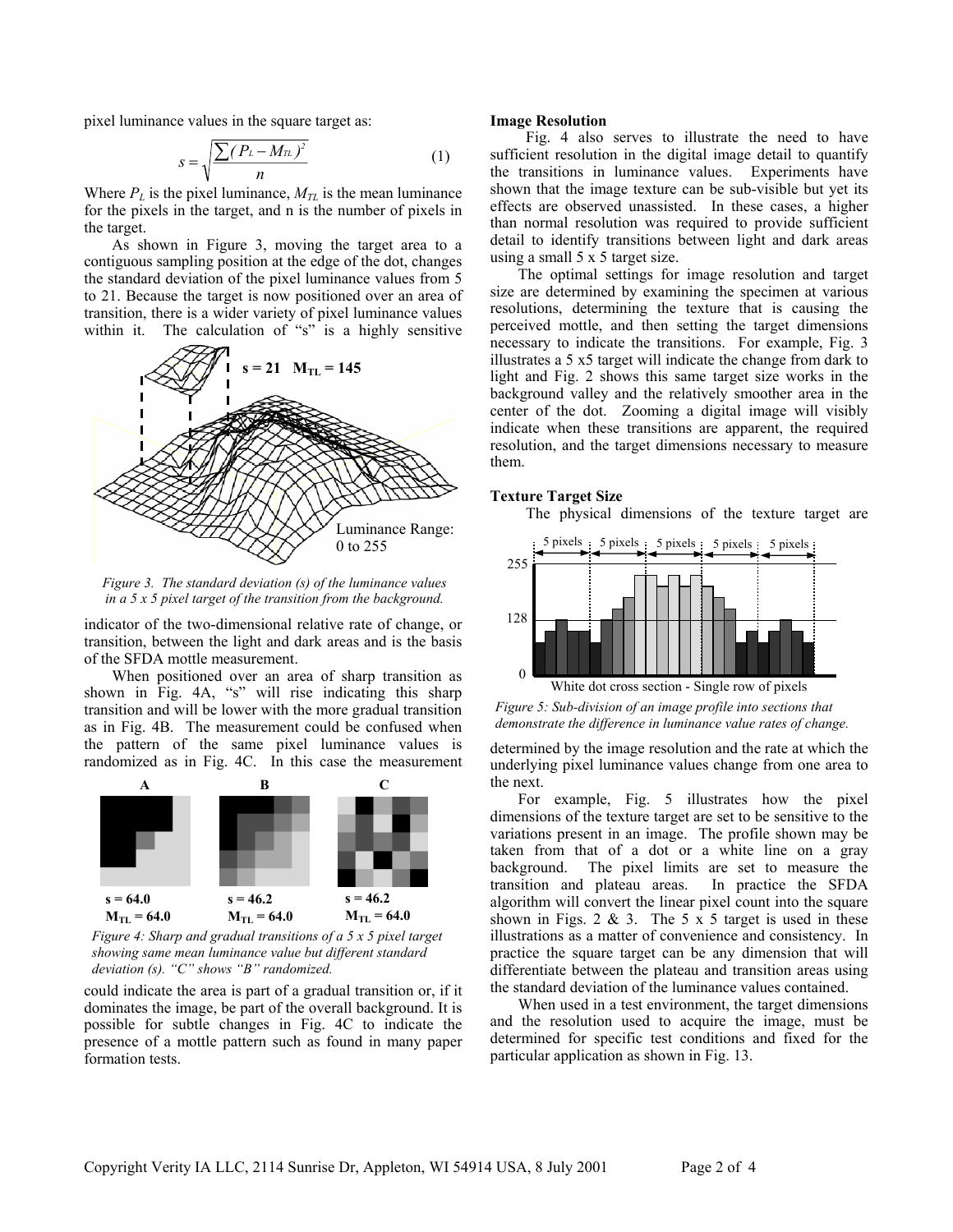The mean  $(M_{\mathcal{I}})$  luminance value in all three examples in Fig. 4 remains the same thus leading to the conclusion that the mean a less reliable indicator of the transitions present in an image than the standard deviation, "s". The target mean, however, is an indicator of the diversity of visual intensities or local area contrasts. While the "s" will indicate the presence of a change in intensities the " $M_{\mathcal{I}L}$ " describes the overall visual impact of the area inspected; " $M_{\mathcal{I}L}$ " provides information about the relative visual impact of the light and dark areas present.



*Figure 6: Mottled image with contiguous targets overall.* 



### **Target Sampling of the Image, Database Creation**

As shown in Figs.  $6 \& 7$ , SFDA first samples the entire digital image in a regular pattern of contiguous target areas. As the target areas are measured data are stored in two databases:

1- Standard deviation, "s"

2 - Mean, "*MTl*"

To enable subsequent examination of spatial distribution requiring extraction of specific areas of interest within the image, these databases are dimensioned the same as the overall target acquisition pattern.



*Figure 8: A group of 25 targets Figure 9: "s" values for Fig. 6* sampling an area of low mottle. image sample area: low mottle.



*Figure 11: "s" values for Fig. 8 Figure 10: A group of 25 targets*  sampling an area of high mottle. image sample area: high mottle.

#### **Mottle Number**

**Diversity of image intensities** Given the standard deviation, "s", of the pixel intensity within the target area is an indicator of the two dimensional rate of change in pixel luminance for that target. It follows then that the degree of variation among the "s" values is an indicator of the degree of uniformity among the targets. It follows likewise for the mean, " $M_T$ ", that its variance is an indicator of the degree of uniformity in the image luminance. Three calculations are made using these target data:

 $\sigma_s$  = The standard deviation of the "s" values

 $M<sub>S</sub>$  = The mean of the "s" values

 $\sigma_m$  = The standard deviation of " $M_{\tau}$ " values

These calculations are then combined to compute the mottle number for the area of the image inspected as:

$$
Mottle = K x (\sigma_S x M_S x \sigma_m)
$$
 (2)

where K is a scaling factor.

#### **SFDA Mottle – Spatial Distribution**

Using their bounding dimensions, selected areas of the image, or the entire image, can be analyzed by extracting the area base information from the databases.

Figure 8 shows a mottled image in which the texture is unevenly distributed. In the upper left corner of the image, where the mottle is low, 25 targets have been overlaid in a square pattern as an area of interest. The "s" values for the bounded area were extracted from the database and schematically plotted in the histogram shown in Figure 8 with their mean,  $M_s$ , and standard deviation, $\sigma_s$ .

Figure 10 shows a comparison to an area of relatively high mottle in the same image. Figure 11 shows the associated histogram of the "s" values within the bounding area. Note the differences in the frequency distribution and the relative positions of the mean,  $M<sub>S</sub>$ , and the standard deviation,  $\sigma_s$ . These generalized trends persist through all actual examinations of mottle; As the image becomes less mottled the  $\sigma_s \& M_s$  of the "s" values decrease. This is not true for the  $\sigma_{\rm m}$  which responds primarily to the area covered by the luminance values present and can yield the same number under a variety of mottle conditions.

|    |                             |            |              |                | asya<br>Manazar  |    |      | e Mys<br>E Se<br>E Se |  |       | Z |  |
|----|-----------------------------|------------|--------------|----------------|------------------|----|------|-----------------------|--|-------|---|--|
|    | $-20 - 20$<br><b>IPRODU</b> |            |              |                |                  |    |      |                       |  |       |   |  |
| T. |                             |            |              |                | <b>NEW ORDER</b> |    | 5.0% |                       |  |       |   |  |
|    |                             |            | <b>Dalla</b> |                |                  |    | ю    |                       |  |       |   |  |
|    |                             |            |              |                |                  |    |      | 2010年10月              |  |       |   |  |
|    | $\mathbf{P}$                |            |              |                | $\frac{23}{126}$ |    |      | NYZIE                 |  | ाप्रश |   |  |
| T. |                             |            |              |                |                  | 石器 |      |                       |  |       |   |  |
|    |                             |            |              |                |                  |    |      |                       |  |       |   |  |
|    |                             |            |              | $\blacksquare$ |                  |    |      |                       |  |       |   |  |
|    |                             | <b>GRS</b> |              |                |                  |    |      | ۰                     |  |       |   |  |
|    |                             |            |              | <b>STOR</b>    |                  |    |      |                       |  |       |   |  |

*Figure 12: Spatial distribution analysis showing a typical second target size composed of 25 smaller texture targets.* 

#### **Spatial Distribution of Texture Mottle**

Figs. 9 & 11 illustrate the fact that the texture of an image can vary from area to area. To measure the degree to which this variation occurs, the overall image is uniformly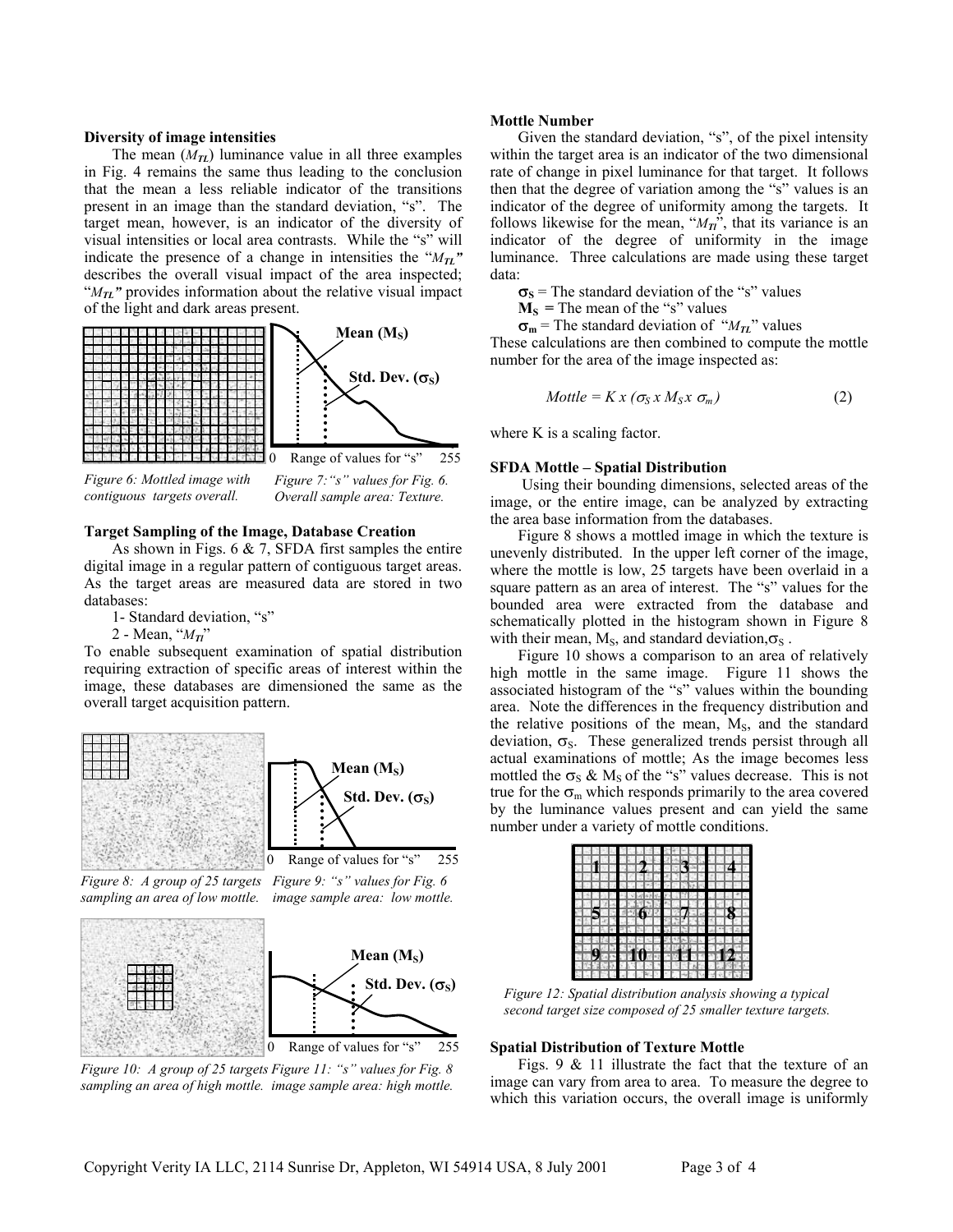subdivided into larger areas as shown in Fig. 12. Each of these larger areas contains the same number of the small texture targets and each larger area is analyzed individually. The Mottle Number for the smaller targets contained in the larger areas is calculated using Eq.2. The resulting Mottle Number for each larger area is then used to calculate the following statistics:

σ**O** = Standard Deviation of Large Target Mottle numbers  $M<sub>o</sub>$  = Mean of Large Target Mottle numbers

These calculations are then combined to compute the mottle number for the spatial distribution determined by the larger target size:

$$
Spatial Mottle = K x (\sigma_0 x M_0)
$$
 (3)

where K is a scaling factor.

## **Texture - Physical Dimensions & Image Resolution**

Fig. 13 lists some of the settings for tests that have been run using SFDA. The physical measurement of the texture in each application dictates both the image resolution and the size of the texture measurement target.

| <b>SFDA Test</b>           | <b>Resolution</b> | Pict. Pt   | <b>Texture Target</b> |       |  |  |
|----------------------------|-------------------|------------|-----------------------|-------|--|--|
|                            | ppi               | Spacing    | mm sq                 | pp sq |  |  |
| Formation                  | 200               | $0.127$ mm | 1.02                  |       |  |  |
| <b>IGT Strips</b>          | 200               | $0.127$ mm | 0.64                  |       |  |  |
| Ink Jet Mottle             | 500               | $0.051$ mm | 0.51                  | 10    |  |  |
| Prufbau Strips             | 500               | $0.051$ mm | 0.25                  |       |  |  |
| RIT Back Trap & Wet Trap   | 500               | $0.051$ mm | 0.25                  |       |  |  |
| Offset Print 25 mm squares | 500               | $0.051$ mm | 0.25                  |       |  |  |

*Figure 13: A table of SFDA settings and picture point spacing.* 

# **Ink Jet Solid Print Uniformity**

A major consideration in the evaluation of paper designed for ink jet print is the ability of the paper to produce images that are appealing to the eye. Properties such as wicking and color to color bleed are routine quality control measurements made in all paper mill quality control laboratories producing these papers. Many of these labs use instrumentation designed to measure the quality produced fromstandardized images<sup>1</sup> generated on ink jet printers. These patterns are designed to stress the ink to paper interaction and to facilitate measurement with automated image analysis programs.

The measurements reported by this instrumentation are heavily dependent upon the performance of the ink jet cartridges used in the printer. In order to measure the paper properties it is necessary to use cartridges that perform uniformly. The mottle algorithm discussed in the preceding will measure the ability of the cartridge to perform to a standard.

A magnified section of a larger print is shown as an example of good and poor cartridge performance in Fig 14. Section "B" shows the streaking or banding produced by

poor jet performance. Fig 14 also shows one of the small targets at work on the specimens. This target is only one of thousands that will be applied to the full images of these solid print areas (See Figs. 5  $\&$  6). The data derived from these targets is then reduced to a single mottle number using equation (2).



*Figure 14: Areas printed as solids using a cyan ink jet cartridge. "A" appears to be fairly uniform;" B" clearly shows evidence of banding or streaking.* 

# **Horizontal and Vertical Spatial Orientation**

The SFDA algorithm creates texture databases mapped the same as the image pixel array, row and column variability information can be extracted as a secondary source of mottle data. This is particularly useful in measuring mottle in ink jet print as it will tend to pinpoint poor performing jets.

# **References**

<span id="page-3-0"></span>1. Roy Rosenberger, A Quantitative Method of Relating Polychromatic Print Quality to the Human Evaluator, *Proc. TAPPI / PAPTAC 2000 Printing & Graphic Arts,*  pg 37. 2000

# **Biography**

Roy Rosenberger received his B.A. from Pennsylvania State University in State College in 1958 and a M.B.A. in Finance from Iona College in New Rochelle, NY in 1980. He spent most of his career serving the pulp and paper industry and has been granted several patents ranging from process control to fluid dynamics. Most recently he has